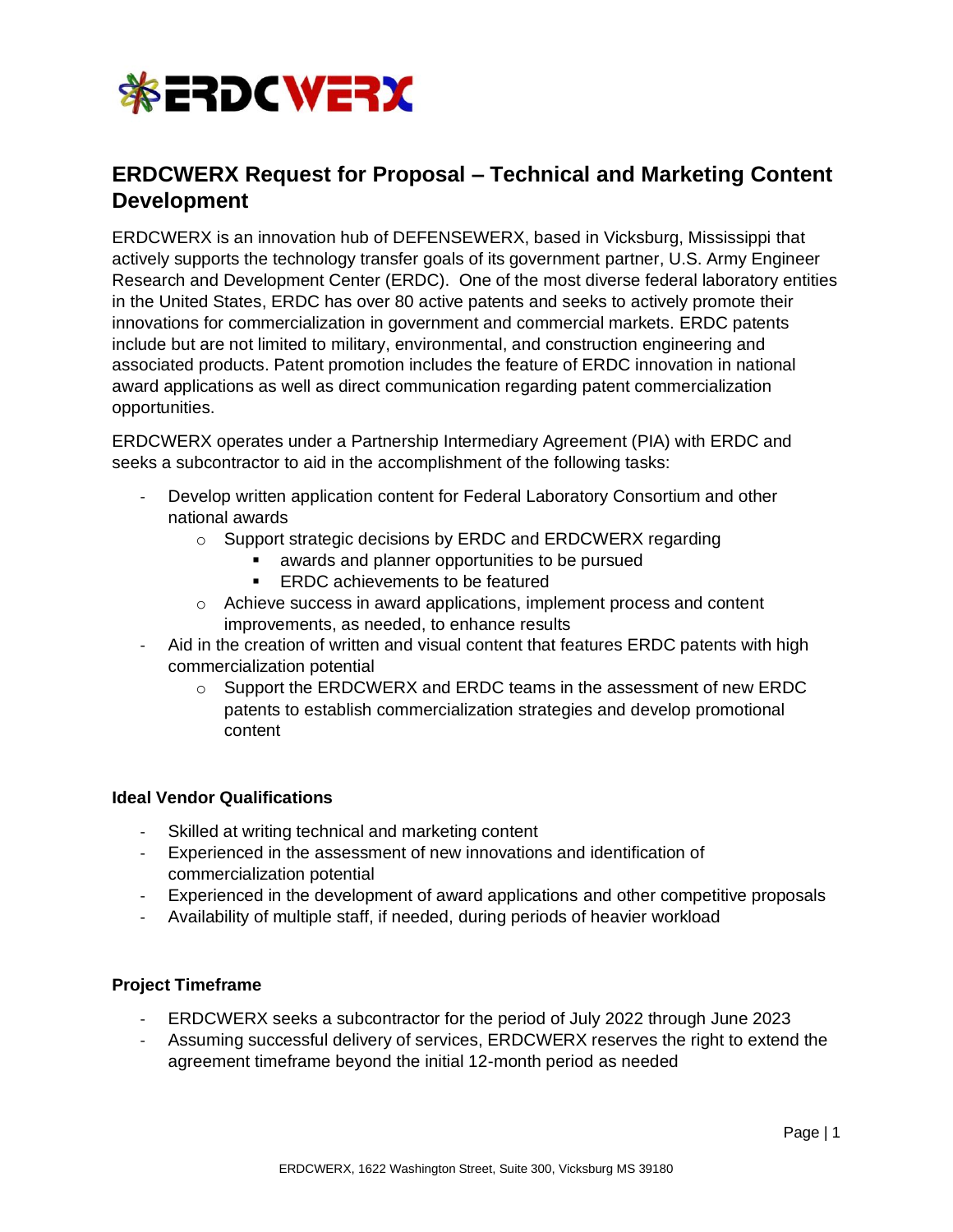

## **Assumptions**

Strategic input and content development of subcontractor is benefited from the following resources already in place:

- Established web platform and promotional strategies o See ERDCinnovation.org for details
	-
- Existing document formats/templates
- ERDC award applications and IP promotion have achieved success; the organization is committed to continuing the momentum and positive results
- Undertaken with direct input from ERDC tech transfer officers and ERDCWERX staff
- Estimated time commitment from subcontractor is expected to range from 12-20 hours per week with the exception of two months (award application deadlines) when the workload is likely to approach 30-40 hours per week
- Upon selection, subcontractor will be hosted by ERDCWERX for strategic planning, orientation, and introduction to ERDC and its research capabilities; A maximum of two subcontractor representatives will be hosted for a 2-day visit to ERDCWERX and ERDC in Vicksburg, Mississippi within 30 days of contract award; All other project activity will be undertaken on a remote basis unless otherwise requested by ERDCWERX, at which time any additional subcontractor costs will be negotiated and added to agreement terms

## **Evaluation Criteria**

- Capabilities and reputation of company
- Relevant experience of company team members
- Availability and applicability of company resources
- Efficiency and effectiveness of proposed approach
- Cost of proposed services
- Degree of satisfaction of current and previous clients

This RFP does not obligate ERDCWERX to award an agreement if circumstances change or received submissions do not satisfy minimum requirements. ERDCWERX may provide feedback to each vendor regarding the contents of their submitted proposal.

### **Anticipated Steps\***

- 18 May 2022 RFP Announced
- 09 June 2022 3:00 PM CST Deadline for proposal submission
- 14 June 2022 Notify top candidates, request additional detail if needed
- 15-20 June 2022 Conduct phone interviews with top candidates if needed
- 22 June 2022 Select preferred candidate, initiate negotiations
- 23 24 June 2022 Complete negotiations and finalize vendor agreement
- 1 July 2022 Vendor work commences

\*Dates may shift slightly based on client and vendor candidate availability.